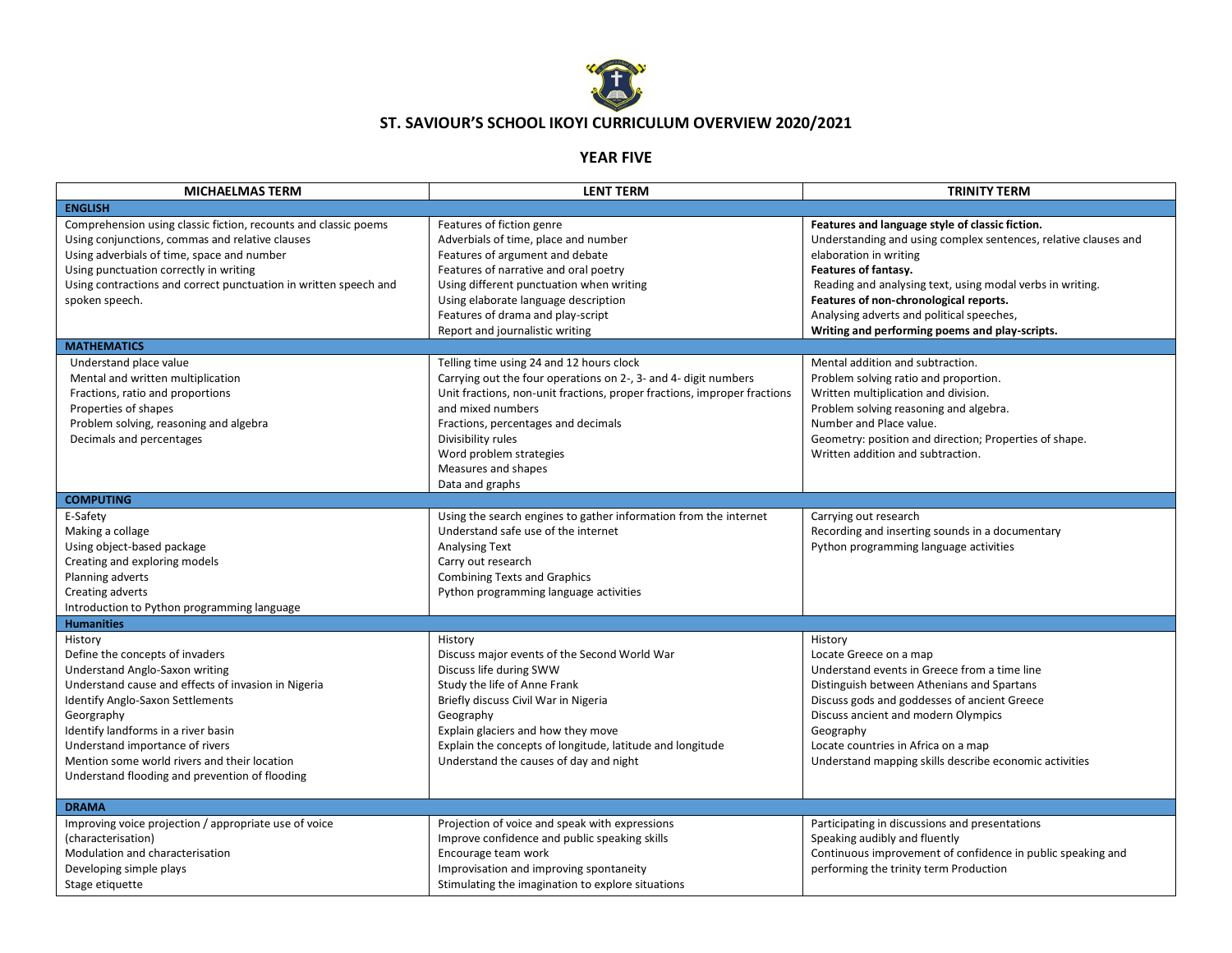

| Performing a Nigerian theme                                          |                                                                       |                                                                         |
|----------------------------------------------------------------------|-----------------------------------------------------------------------|-------------------------------------------------------------------------|
|                                                                      |                                                                       |                                                                         |
|                                                                      |                                                                       |                                                                         |
|                                                                      |                                                                       |                                                                         |
| <b>MUSIC</b>                                                         |                                                                       |                                                                         |
| Accidentals                                                          | <b>Basics of Notation</b>                                             | Listen with concentration and understanding to high-quality live and    |
| Construction of major scales                                         | <b>Time Signatures</b>                                                | recorded music.                                                         |
| Triads                                                               | <b>Construction of Major Scales</b>                                   | Perform in solo and ensemble contexts,                                  |
| Musical symbols and terms                                            | Musical terms and signs                                               | using their voices                                                      |
| Musical piece analysis                                               |                                                                       | listen with attention to detail and recall sounds with increasing aural |
| Interval                                                             |                                                                       | memory                                                                  |
|                                                                      |                                                                       | Production Songs.                                                       |
|                                                                      |                                                                       |                                                                         |
| <b>FRENCH</b>                                                        |                                                                       |                                                                         |
| "I'm making progress in French"                                      | I am speaking in French"                                              | "I am speaking in French"                                               |
| • Revision: to introduce myself (name, nationality, age, languages   | . Revisions: to ask and say the day/ the time/ the season, to know to | . To say which clothes I wear and which I prefer                        |
| spoken, the address, like and dislikes, to talk about of the family/ | talk about the city/ the address                                      | • To describe an outfit                                                 |
| friends/ pets, the school, the colors, subject liked and disliked)   | • To talk about the weather                                           | • To describe someone physically                                        |
| • To understand instructions and know useful sentences to            | . To say where things or objects are located (prepositions: close to, | • Preparation for DELF examination                                      |
| communicate in French with the teacher                               | far from, in front of, behind etc)                                    |                                                                         |
| • To say how I feel and which body part hurt                         | • To describe a place/ a room                                         |                                                                         |
|                                                                      | • To say what I do in my room after school                            |                                                                         |
| . To say which after school activity I do / sport                    |                                                                       |                                                                         |
| . To say what I can and can't do and why                             |                                                                       |                                                                         |
| • The conjugation of the verb to be able                             |                                                                       |                                                                         |
|                                                                      |                                                                       |                                                                         |
| <b>PSCHE</b>                                                         |                                                                       |                                                                         |
| We're all stars!                                                     | Living Long, Living Strong                                            | <b>Dear Diary</b>                                                       |
| Devising a class charter                                             | Growing & caring for ourselves;                                       | Knowing where to go for help; Managing uncomfortable feelings -         |
| Gifts and talents                                                    | Valuing difference & keeping safe; Puberty.                           | Embarrassment                                                           |
| <b>Exploring feelings</b>                                            | Healthy eating and exercise                                           | Put-downs and boost ups; Breaking up with friends; Forgiveness          |
| Working cooperatively                                                | Goal-setting and motivation                                           | Joining in and Joining Up                                               |
| Be friendly, be wise                                                 | Daring to be Different                                                | Anti-social behaviour and the consequences of crime                     |
| Different types of friends                                           | Identity and self-esteem                                              | Rules and laws                                                          |
| Conflict resolution                                                  | Difference and diversity                                              | The local courts.                                                       |
| Managing anger                                                       | Peer influence and assertiveness                                      | Having a say in the school community                                    |
|                                                                      |                                                                       | Fund-raising                                                            |
|                                                                      |                                                                       |                                                                         |
|                                                                      |                                                                       |                                                                         |
| <b>LIBRARY</b>                                                       |                                                                       |                                                                         |
| Orientation                                                          | DEWEY DECIMAL CLASSIFICATION SYSTEM                                   | Poetry and prose (a comparison)                                         |
| Library citizenship                                                  | Arrangement of information book,                                      | Familiarity with books                                                  |
| Use electronic catalogue (Junior Librarian)                          | Dewey decimal classification system,                                  | Poetry as a medium of communication                                     |
| <b>Periodical Indexes</b>                                            | Dewey decimal exercise,                                               | Poetic devices (2)                                                      |
| Print and electronic resources                                       | Dewey decimal wheel,                                                  | Prose fiction                                                           |
| Developing research questions                                        | Familiarity with new books in the library                             | Familiarity with books in the library                                   |
| Website evaluation                                                   | Selection and organization of relevant information                    | Oral/written and visual process and presentation of research            |
| Genre (historical fiction)                                           | Note taking (in support of regular classroom instruction)             | Literature appreciation/response                                        |
| Bibliographic skills.                                                | Graphic organisers (inspiration)                                      | Authors                                                                 |
| Familiarizing children with newly acquired books                     | Copyright and plagiarism<br>Works consulted format                    | Newbery Award                                                           |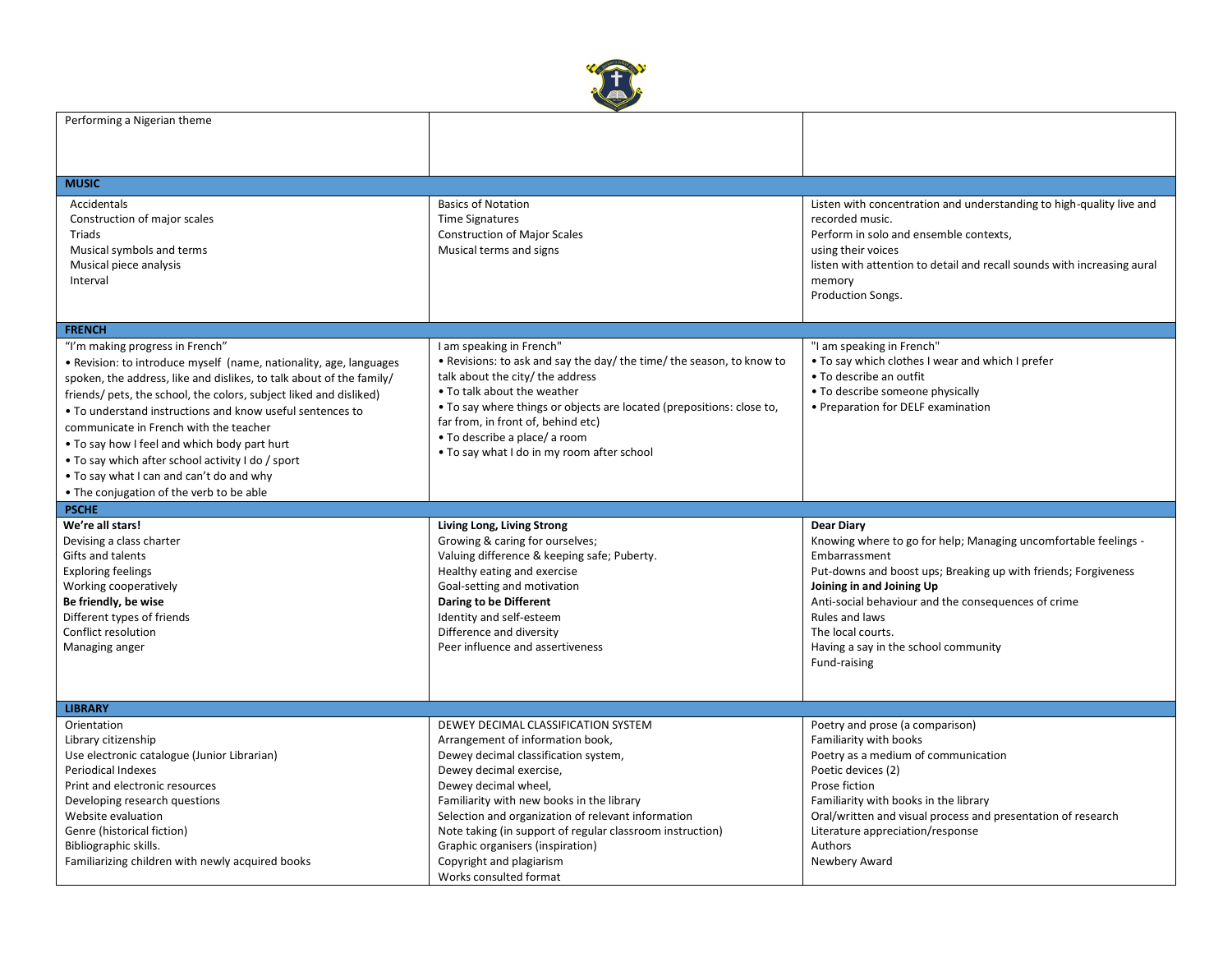

| <b>SCIENCE</b>                                             |                                                                    |                                                                           |
|------------------------------------------------------------|--------------------------------------------------------------------|---------------------------------------------------------------------------|
| Life cycles                                                | <b>Growing Up</b>                                                  | <b>Forces of nature</b>                                                   |
| Reproduction in plants                                     | The human timeline                                                 | Gravity and its effects                                                   |
| Life cycle of a mammal, an amphibian, an insect and a bird | Puberty                                                            | Friction                                                                  |
| Process of reproduction in some animals.                   | Growing and changing                                               | Pushes and pulls                                                          |
| <b>Material World</b>                                      | <b>Solar System</b>                                                | <b>Revision</b>                                                           |
| Properties of materials and their uses                     | What's in our solar system                                         | <b>Super scientist</b>                                                    |
| Physical and chemical changes                              | Day and night                                                      | Who is a scientist                                                        |
| Separating mixtures                                        | Sun and shadows                                                    | <b>Discoveries</b>                                                        |
| Reversible and irreversible changes                        |                                                                    |                                                                           |
|                                                            |                                                                    |                                                                           |
| PE.                                                        |                                                                    |                                                                           |
| <b>STRIKING AND FIELDING GAME</b>                          | <b>ATHLETICS ACTIVITIES</b>                                        | <b>GYMNASTIC ACTIVITIES</b>                                               |
| Catching skill                                             | Running styles                                                     | Symmetry and asymmetry                                                    |
| <b>Bowling</b>                                             | Throwing accurately                                                | Developing sequence                                                       |
| <b>Batting</b>                                             | Discus throw                                                       | Counter balance                                                           |
| Fielding                                                   | Long jump                                                          | Canon and unison                                                          |
| Playing rounder game                                       | High jump                                                          | <b>INVASION GAMES</b>                                                     |
| NET/WALL GAME                                              |                                                                    | Hockey skills                                                             |
| Finding space in net game                                  | <b>NET/WALL GAME</b>                                               | Passing and receiving                                                     |
| Wall game                                                  | Finding space in net/wall game                                     | Passing and shooting                                                      |
| Developing rallies                                         | Wall game                                                          | <b>Attacking skills</b>                                                   |
| Volleying                                                  | Developing rallies                                                 | Hockey game                                                               |
| Playing games                                              | Volleying                                                          |                                                                           |
|                                                            | Playing tennis game                                                |                                                                           |
| <b>ART</b>                                                 |                                                                    |                                                                           |
| Investigating and exploring.                               | Use sketch books to record ideas and observations a                | Exploring 3D forms. Investigating and making. Develop drawing and         |
| Exploring and developing ideas.                            | Review and revisit ideas. Improve mastery of art and design        | observation skills. Using sketchbooks to record ideas. Exploring          |
| Collage making.                                            | techniques, including drawing.                                     | painting and silhouette work. Exploring Ancient Rome Art.                 |
| Experimenting with 3D forms.                               | Lines, Shapes, colours, forms, Pattern, Values and tints           |                                                                           |
| <b>Colours and Values</b>                                  | How to appreciate and interpret the work of others.                | How artist have shown light and dark in their paintings. How to show      |
| Landscape Painting. Tints and Shades.                      | Exploring shape and pattern in buildings. Printmaking.             | light and dark in drawings. Value Scale. Notan paper design.              |
| Study of Claude Monet's painting of the beach.             | Investigating and making. Exploring and investigating arts from UK | Symmetry                                                                  |
| Mountains and seaside.                                     | region/European region/ Nigerian region.                           |                                                                           |
| Painting reflections on water.                             |                                                                    |                                                                           |
| <b>RE</b>                                                  |                                                                    |                                                                           |
| WHY DO RELIGIOUS BOOKS AND TEACHINGS MATTER?               | WHY ARE SOME JOURNEYS AND PLACES SPECIAL?                          | HOW DO WE MAKE MORAL CHOICES?                                             |
| <b>Religious Books</b>                                     | Different types of journey,                                        | Wise sayings and proverbs                                                 |
| The Bible                                                  | What is a pilgrimage,                                              | Rules and laws. Rules in the church, Rules in the mosque, Rules in the    |
| The Torah                                                  | Special journeys,                                                  | synagogue                                                                 |
| The Quran                                                  | Muslim hajj,                                                       | The 10 Commandments                                                       |
| The Guru Granth Sahib                                      | Christian, Hindu and Sikh pilgrimage                               | Jesus' New Commandment                                                    |
| Christmas                                                  | Jerusalem a pilgrimage site,                                       | Learning from stories                                                     |
|                                                            | The Easter Story                                                   |                                                                           |
| <b>SWIMMING</b>                                            |                                                                    |                                                                           |
| <b>ARM ACTION</b>                                          | <b>ARM ACTION</b>                                                  | Arm action: single arm practices, short distances full stroke, using pull |
| Using pull buoy in between laps                            | Using pull buoy in between laps                                    | buoy in between legs.                                                     |